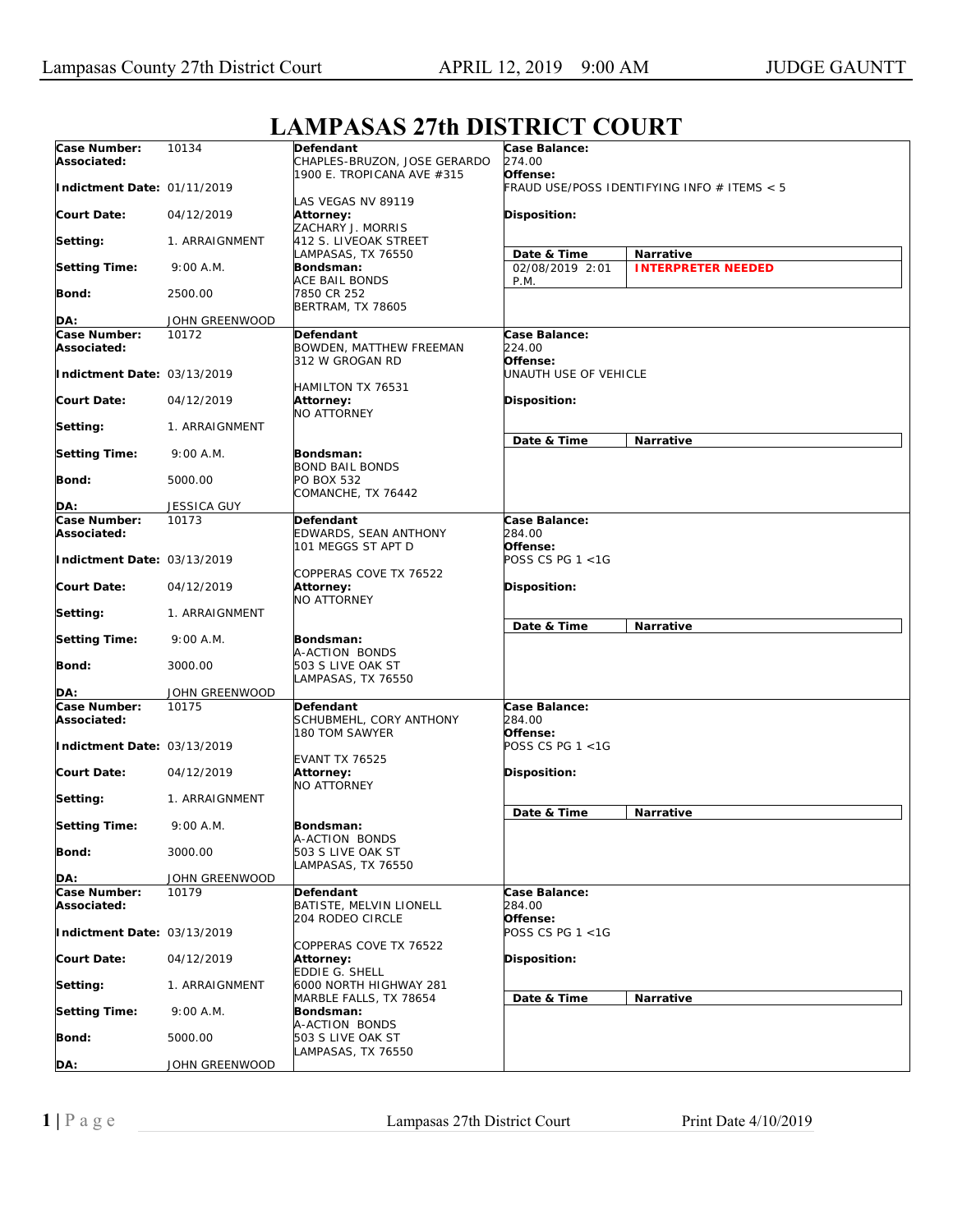| Case Number:<br>Associated:        | 10182              | Defendant<br>OPER, GREGORY LEE                                 | Case Balance:<br>224.00                            |  |  |
|------------------------------------|--------------------|----------------------------------------------------------------|----------------------------------------------------|--|--|
| Indictment Date: 03/13/2019        |                    | 357 CO RD 4820                                                 | Offense:<br>BAIL JUMPING AND FAIL TO APPEAR FELONY |  |  |
| <b>Court Date:</b>                 | 04/12/2019         | KEMPNER TX 76539<br>Attorney:<br><b>EDDIE G. SHELL</b>         | Disposition:                                       |  |  |
| Setting:                           | 1. ARRAIGNMENT     | 6000 NORTH HIGHWAY 281                                         | Date & Time<br>Narrative                           |  |  |
| <b>Setting Time:</b>               | 9:00 A.M.          | MARBLE FALLS, TX 78654<br>Bondsman:<br>IN JAIL                 |                                                    |  |  |
| <b>Bond:</b>                       | 0.00               |                                                                |                                                    |  |  |
| DA:                                | JESSICA GUY        |                                                                |                                                    |  |  |
| Case Number:                       | 10088              | Defendant                                                      | Case Balance:                                      |  |  |
| Associated:                        |                    | WELLS, ALLEN BLAKE<br>3491 BROOK VALLEY DRIVE;                 | 474.00<br>Offense:                                 |  |  |
| Indictment Date: 09/12/2018        |                    | BROWNWOOD TX 76857                                             | SEXUAL ASSAULT                                     |  |  |
| <b>Court Date:</b>                 | 04/12/2019         | MAY TX 76857<br><b>Attorney:</b>                               | Disposition:                                       |  |  |
| Setting:                           | 2. PRE TRIAL       | <b>TODD STEELE</b><br>309 N CENTER AVENUE -                    | Date & Time<br>Narrative                           |  |  |
| <b>Setting Time:</b>               | 9:00 A.M.          | tsteele@toddsteele.myfirm.pro<br>BROWNWOOD, TX 76801           |                                                    |  |  |
| <b>Bond:</b>                       | 2500.00            | Bondsman:<br>A-ACTION BONDS                                    |                                                    |  |  |
| DA:                                | <b>JESSICA GUY</b> | 503 S LIVE OAK ST<br>LAMPASAS, TX 76550                        |                                                    |  |  |
| <b>Case Number:</b><br>Associated: | 10162              | Defendant<br>KAMMINGA, EMILIO DAVID<br>103 WHITEWING CIRCLE #A | Case Balance:<br>224.00<br>Offense:                |  |  |
| Indictment Date: 12/13/2019        |                    |                                                                | UNAUTH USE OF VEHICLE                              |  |  |
| <b>Court Date:</b>                 | 04/12/2019         | COPPERAS COVE TX 76522<br>Attorney:<br>RICHARD HAMMETT         | Disposition:                                       |  |  |
| Setting:                           | 2. PRE TRIAL       | PO BOX 1787<br>LAMPASAS, TX 76550                              | Date & Time<br>Narrative                           |  |  |
| <b>Setting Time:</b>               | 9:00 A.M.          | Bondsman:<br>AABEST BAIL BONDS ALBERT SAENZ                    |                                                    |  |  |
| Bond:                              | 5000.00            | 612 E LEON                                                     |                                                    |  |  |
| DA:                                | JESSICA GUY        | GATESVILLE, TX 76528                                           |                                                    |  |  |
| Case Number:                       | 10170              | Defendant                                                      | Case Balance:                                      |  |  |
| Associated:                        |                    | HIGGINS, LACEY GENE AMANDA<br>7360 E HWY 190                   | 284.00<br>Offense:                                 |  |  |
| Indictment Date: 02/13/2019        |                    | LAMPASAS TX 76550                                              | POSS CS PG $1 > = 16 < 4G$                         |  |  |
| <b>Court Date:</b>                 | 04/12/2019         | Attorney:<br>JOE H. RODRIGUEZ                                  | Disposition:                                       |  |  |
| Setting:                           | 2. PRE TRIAL       | <b>615 E MAIN STREET</b><br>GATESVILLE, TX 76528               | Date & Time<br><b>Narrative</b>                    |  |  |
| <b>Setting Time:</b>               | 9:00 A.M.          | Bondsman:<br>IN JAIL                                           |                                                    |  |  |
| Bond:                              | 0.00               |                                                                |                                                    |  |  |
| DA:                                | JOHN GREENWOOD     |                                                                |                                                    |  |  |
| Case Number:                       | 10169              | Defendant                                                      | Case Balance:                                      |  |  |
| Associated:                        |                    | SOCHA, KEVIN MICHAEL<br>908 N 9TH ST                           | 284.00<br>Offense:                                 |  |  |
| Indictment Date: 02/13/2019        |                    | SAN SABA TX 76877                                              | POSS CS PG1 <1G DFZ IAT                            |  |  |
| <b>Court Date:</b>                 | 04/12/2019         | Attorney:<br>KIRK FULK                                         | Disposition:                                       |  |  |
| Setting:                           | 2. PRE TRIAL       | PO BOX 1049<br>GOLDTHWAITE, TX 76844                           | Date & Time<br>Narrative                           |  |  |
| <b>Setting Time:</b>               | 9:00 A.M.          | Bondsman:<br>JIM TIMMONS                                       |                                                    |  |  |
| Bond:                              | 2000.00            | 1508 W. COMMERCE                                               |                                                    |  |  |
| DA:                                | JOHN GREENWOOD     | SAN SABA, TX 76877                                             |                                                    |  |  |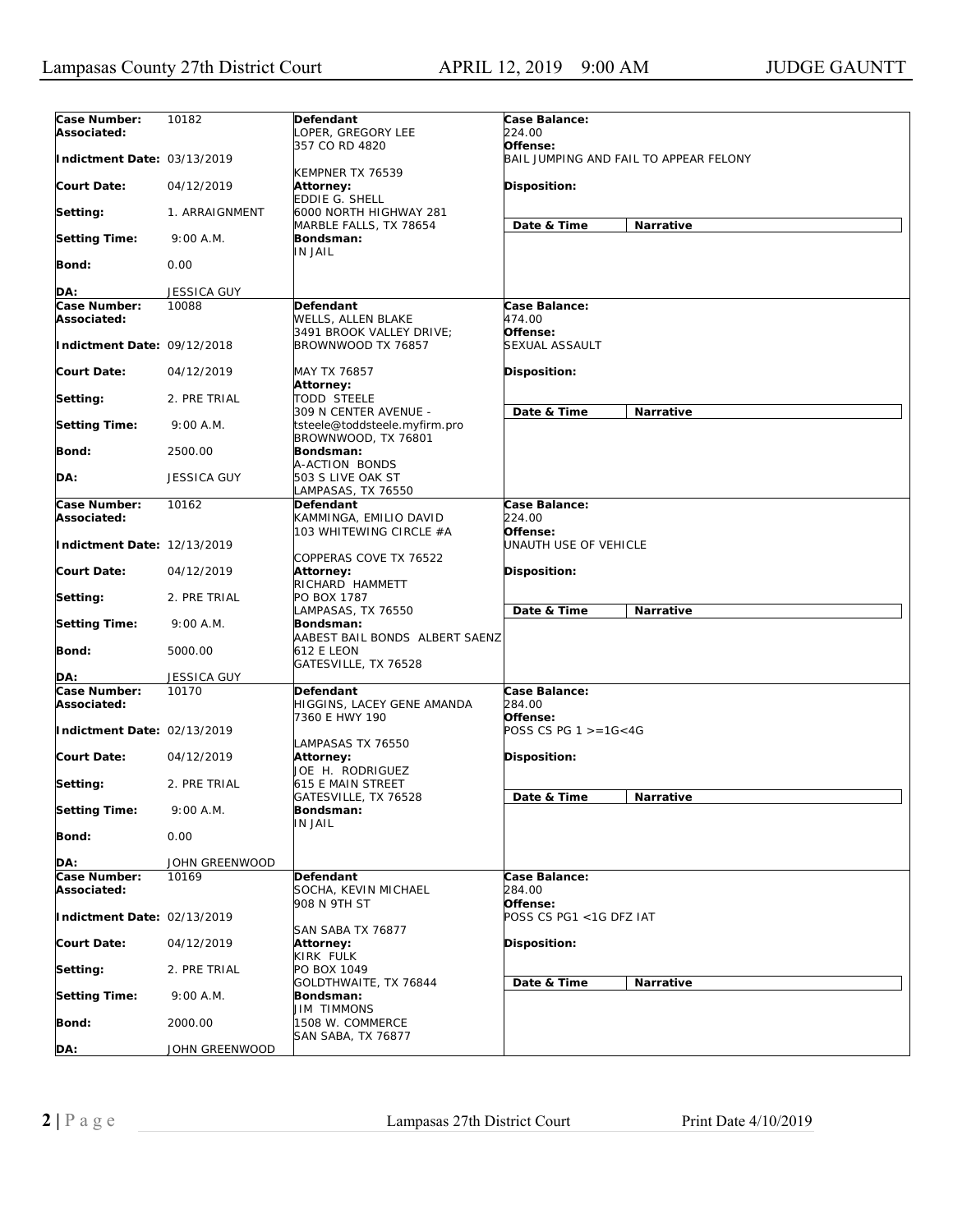| Case Number:<br>Associated: | 10145              | Defendant<br>HARRIS, MICHAEL ANTHONY                      | Case Balance:<br>284.00             |                                              |
|-----------------------------|--------------------|-----------------------------------------------------------|-------------------------------------|----------------------------------------------|
| Indictment Date: 01/16/2019 |                    | 6479 CR 3300                                              | Offense:<br>POSS CS PG $1 < 1G$     |                                              |
| <b>Court Date:</b>          | 04/12/2019         | LAMPASAS TX 76550<br>Attorney:<br>KURT GLASS              | Disposition:                        |                                              |
| Setting:                    | 3. PLEA            | 2608 N. MAIN ST. SUITE B-135                              |                                     |                                              |
| <b>Setting Time:</b>        | 9:00 A.M.          | <b>BELTON, TX 76513</b><br>Bondsman:<br>A-ACTION BONDS    | Date & Time                         | Narrative                                    |
| <b>Bond:</b>                | 1500.00            | 503 S LIVE OAK ST<br>LAMPASAS, TX 76550                   |                                     |                                              |
| DA:                         | JESSICA GUY        |                                                           |                                     |                                              |
| Case Number:                | 10065              | Defendant                                                 | Case Balance:                       |                                              |
| Associated:                 |                    | WIMBERLY, TODD GARRETT<br>380 MARTINDALE LAKE RD          | 339.00<br>Offense:                  |                                              |
| Indictment Date: 07/18/2018 |                    | MAXWELL TX 78656                                          | POSS CS PG $1 > = 16 < 4G$          |                                              |
| <b>Court Date:</b>          | 04/12/2019         | Attorney:<br>ZACH BOYD                                    | Disposition:                        |                                              |
| Setting:                    | 3. PLEA            | PO BOX 870<br>COPPERAS COVE, TX 76522                     | Date & Time                         | Narrative                                    |
| <b>Setting Time:</b>        | $1:30$ P.M.        | Bondsman:<br><b>IN JAIL</b>                               |                                     |                                              |
| <b>Bond:</b>                | 3000.00            |                                                           |                                     |                                              |
| DA:                         | <b>JESSICA GUY</b> |                                                           |                                     |                                              |
| Case Number:                | 10036              | Defendant                                                 | Case Balance:                       |                                              |
| Associated:                 |                    | LOPER. GREGORY LEE                                        | 399.00                              |                                              |
| Indictment Date: 05/16/2018 |                    | 357 CO RD 4820<br>KEMPNER TX 76539                        | Offense:<br>POSS CS PG $1 < 1G$     |                                              |
| <b>Court Date:</b>          | 04/12/2019         | Attorney:<br>EDDIE G. SHELL                               | Disposition:                        |                                              |
| Setting:                    | 3. PLEA            | 6000 NORTH HIGHWAY 281<br>MARBLE FALLS, TX 78654          | Date & Time                         | Narrative                                    |
| <b>Setting Time:</b>        | 9:00 A.M.          | Bondsman:<br><b>IN JAIL</b>                               |                                     |                                              |
| <b>Bond:</b>                | 1500.00            |                                                           |                                     |                                              |
| DA:                         | <b>JESSICA GUY</b> |                                                           |                                     |                                              |
| Case Number:<br>Associated: | 10147              | Defendant<br>JOHNSON, SHANE EDWARD<br>104 N WALNUT ST     | Case Balance:<br>224.00<br>Offense: |                                              |
| Indictment Date: 01/16/2019 |                    |                                                           |                                     | ASSAULT FAM/HOUSE MEM IMPEDE BREATH/CIRCULAT |
| <b>Court Date:</b>          | 04/12/2019         | LAMPASAS TX 76550<br>Attorney:<br>EDDIE G. SHELL          | Disposition:                        |                                              |
| Setting:                    | 3. PLEA            | 6000 NORTH HIGHWAY 281<br>MARBLE FALLS, TX 78654          | Date & Time                         | <b>Narrative</b>                             |
| <b>Setting Time:</b>        | 9:00 A.M.          | Bondsman:                                                 |                                     |                                              |
| <b>Bond:</b>                | 2500.00            | A-ACTION BONDS<br>503 S LIVE OAK ST<br>LAMPASAS, TX 76550 |                                     |                                              |
| DA:                         | <b>JESSICA GUY</b> |                                                           |                                     |                                              |
| Case Number:<br>Associated: | 10114              | Defendant<br>ZIRKLE, BRANDON SCOTT                        | Case Balance:<br>289.00             |                                              |
| Indictment Date: 10/17/2018 |                    | 202 SUNNY DRIVE                                           | Offense:<br>THEFT OF FIREARM        |                                              |
| <b>Court Date:</b>          | 04/12/2019         | CEDAR PARK TX 78613<br>Attorney:<br>ZACH BOYD             | Disposition:                        |                                              |
| Setting:                    | 3. PLEA            | PO BOX 870                                                |                                     |                                              |
| <b>Setting Time:</b>        | 9:00 A.M.          | COPPERAS COVE, TX 76522<br>Bondsman:                      | Date & Time                         | Narrative                                    |
| <b>Bond:</b>                | 0.00               | PR BOND                                                   |                                     |                                              |
| <b>DA:</b>                  | JESSICA GUY        |                                                           |                                     |                                              |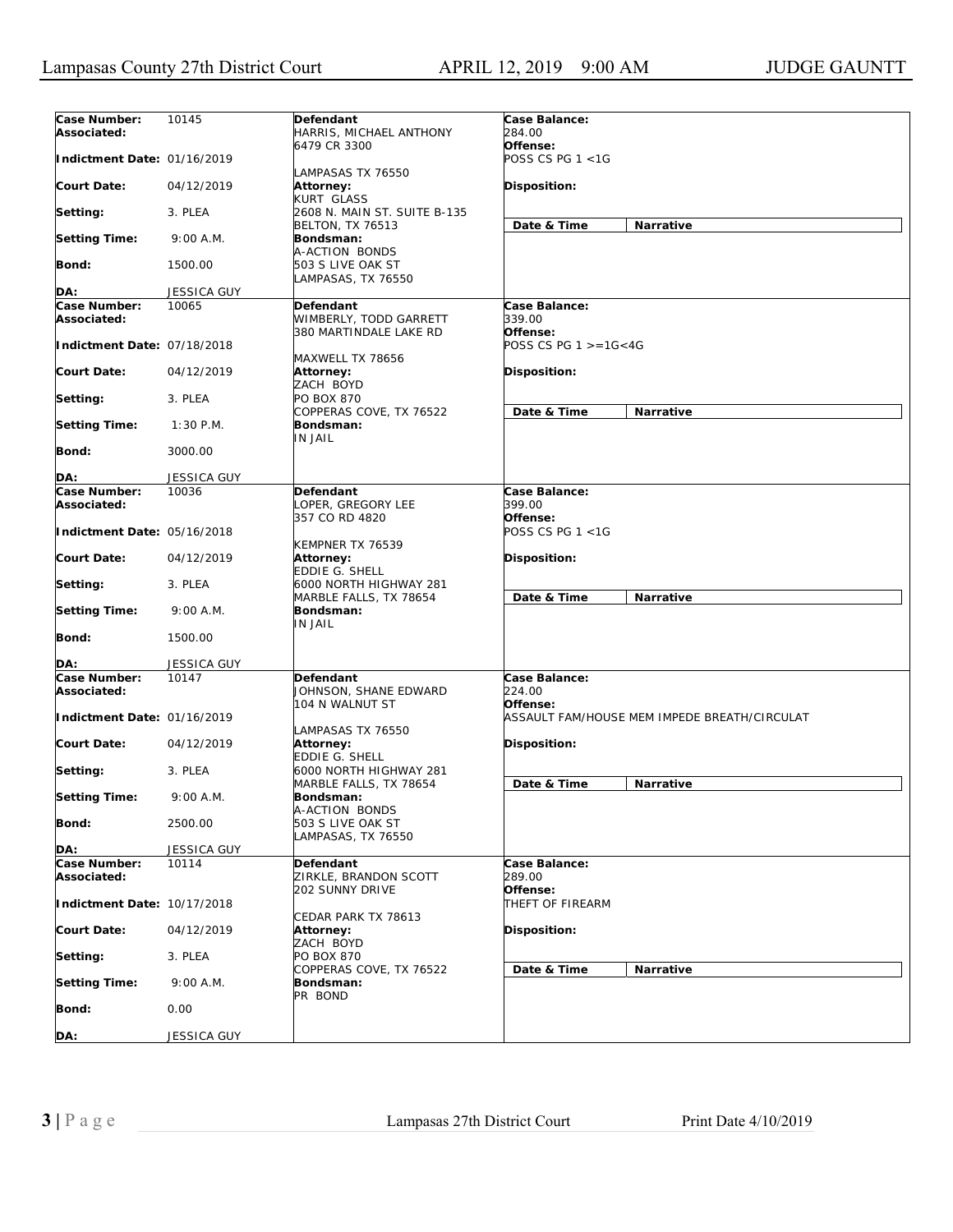| Case Number:<br>Associated: | 10017                        | Defendant<br>BRUNS, BILLY RALPH                               | Case Balance:<br>334.00                 |  |
|-----------------------------|------------------------------|---------------------------------------------------------------|-----------------------------------------|--|
| Indictment Date: 04/11/2018 |                              | 1308 CENTRAL TEXAS EXPY<br>LAMPASAS TX 76550                  | Offense:<br>POSS CS PG 1 <1G            |  |
| <b>Court Date:</b>          | 04/12/2019                   | Attorney:<br>ZACHARY J. MORRIS                                | Disposition:                            |  |
| Setting:                    | 3. PLEA                      | 412 S. LIVEOAK STREET                                         |                                         |  |
| <b>Setting Time:</b>        | 9:00 A.M.                    | LAMPASAS, TX 76550<br>Bondsman:<br>IN JAIL                    | Date & Time<br>Narrative                |  |
| Bond:                       | 2500.00                      |                                                               |                                         |  |
| DA:                         | JOHN GREENWOOD               |                                                               |                                         |  |
| Case Number:                | 9627                         | Defendant                                                     | Case Balance:                           |  |
| Associated:                 |                              | JOHNSON, AMBER NICHOLE<br>207 S WILLIS                        | 374.00<br>Offense:                      |  |
| Indictment Date: 08/17/2016 |                              |                                                               | POSS CS PG 1 <1G                        |  |
| <b>Court Date:</b>          | 04/12/2019                   | Attorney:<br><b>NO ATTORNEY</b>                               | <b>Disposition:</b>                     |  |
| Setting:                    | ADJUDICATION<br>ANNOUNCEMENT |                                                               | Narrative<br>Date & Time                |  |
| <b>Setting Time:</b>        | $9:00$ A.M.                  | Bondsman:                                                     |                                         |  |
| <b>Bond:</b>                | 30000.00                     | ACE BAIL BONDS<br>7850 CR 252<br><b>BERTRAM, TX 78605</b>     |                                         |  |
| DA:                         | JOHN GREENWOOD               |                                                               |                                         |  |
| Case Number:                | 9953                         | Defendant                                                     | Case Balance:                           |  |
| Associated:                 |                              | ALCOZER, FRANCISCA RENE<br>307 W BLANCAS DR                   | 339.00<br>Offense:                      |  |
| Indictment Date: 01/10/2018 |                              | COPPERAS COVE TX 76522                                        | POSS CS PG 1 <1G                        |  |
| <b>Court Date:</b>          | 04/12/2019                   | Attorney:<br>KIRK FULK                                        | <b>Disposition:</b>                     |  |
| Setting:                    | ADJUDICATION<br>ANNOUNCEMENT | PO BOX 1049<br>GOLDTHWAITE, TX 76844                          | Date & Time<br>Narrative                |  |
| <b>Setting Time:</b>        | 9:00 A.M.                    | Bondsman:<br>IN JAIL                                          |                                         |  |
| Bond:                       | 5000.00                      |                                                               |                                         |  |
| DA:                         | <b>JESSICA GUY</b>           |                                                               |                                         |  |
| Case Number:<br>Associated: | 8634                         | <b>Defendant</b><br>MILLER, JORDAN KYLE<br>APT D 1261 HWY 281 | Case Balance:<br>420.00<br>Offense:     |  |
| Indictment Date: 11/17/2010 |                              |                                                               | POSS TRANSPORT CHEMICAL W/INTENT MAN CS |  |
| Court Date:                 | 04/12/2019                   | LAMPASAS TX 76550<br>Attorney:<br><b>BILL PRICE</b>           | Disposition:                            |  |
| Setting:                    | ADJUDICATION<br>ANNOUNCEMENT | 408 SOUTH LIVE OAK<br>LAMPASAS, TX 76550                      | Date & Time<br>Narrative                |  |
| <b>Setting Time:</b>        | 9:00 A.M.                    | Bondsman:                                                     |                                         |  |
| Bond:                       | 3000.00                      | <b>IN JAIL</b>                                                |                                         |  |
| DA:                         | JOHN GREENWOOD               |                                                               |                                         |  |
| Case Number:<br>Associated: | 8926                         | Defendant<br>RODRIGUEZ, SAUL<br>1902 SAND STONE DRIVE         | Case Balance:<br>455.00<br>Offense:     |  |
| Indictment Date: 09/12/2012 |                              |                                                               | AGG ASSLT W/DEADLY WEAPON               |  |
| <b>Court Date:</b>          | 04/12/2019                   | KILLEEN TX 76549<br>Attorney:<br>ZACH BOYD                    | Disposition:                            |  |
| Setting:                    | ADJUDICATION                 | PO BOX 870<br>COPPERAS COVE, TX 76522                         |                                         |  |
| <b>Setting Time:</b>        | HEARING<br>9:00 A.M.         | Bondsman:                                                     | Date & Time<br>Narrative                |  |
| <b>Bond:</b>                | 10000.00                     | <b>JIM TIMMONS</b><br>1508 W. COMMERCE<br>SAN SABA, TX 76877  |                                         |  |
| DA:                         | JOHN GREENWOOD               |                                                               |                                         |  |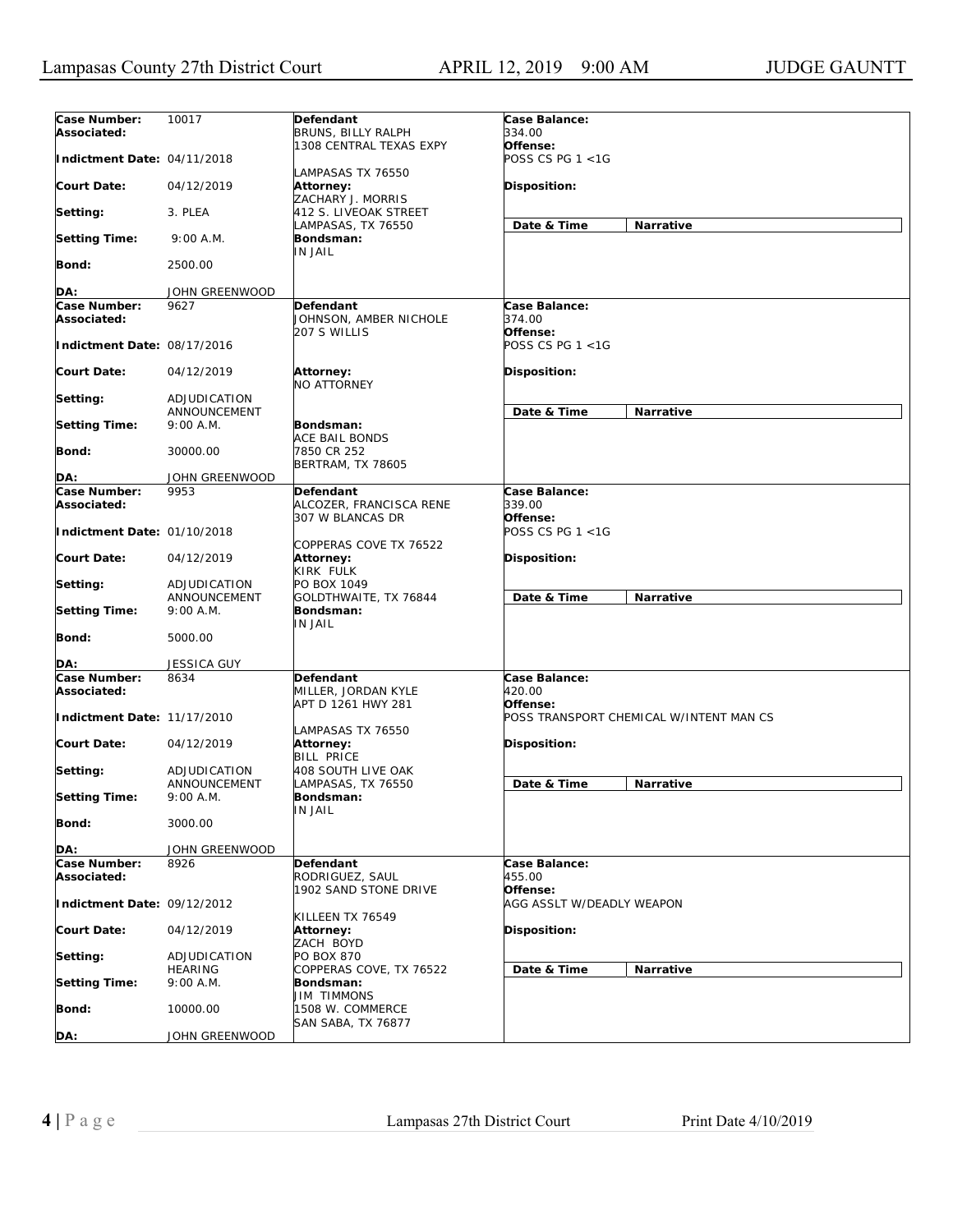| Case Number:<br>Associated: | 10074                     | Defendant<br><b>BRUNS, BILLY RALPH</b>                           | Case Balance:<br>224.00             |                                                |
|-----------------------------|---------------------------|------------------------------------------------------------------|-------------------------------------|------------------------------------------------|
| Indictment Date: 08/15/2018 |                           | 1308 CENTRAL TEXAS EXPY                                          | Offense:<br>ASSAULT PUBLIC SERVANT  |                                                |
| <b>Court Date:</b>          | 04/12/2019                | LAMPASAS TX 76550<br>Attorney:<br>ZACHARY J. MORRIS              | Disposition:                        |                                                |
| Setting:                    | Bond Hearing              | 412 S. LIVEOAK STREET                                            | Date & Time                         |                                                |
| <b>Setting Time:</b>        | 9:00 A.M.                 | LAMPASAS, TX 76550<br>Bondsman:                                  |                                     | Narrative                                      |
| <b>Bond:</b>                | 5000.00                   | <b>IN JAIL</b>                                                   |                                     |                                                |
|                             |                           |                                                                  |                                     |                                                |
| DA:<br>Case Number:         | JOHN GREENWOOD            |                                                                  |                                     |                                                |
| Associated:                 | 10119                     | Defendant<br>RITTER, LUCAS JOAQUIN<br>1203 #1 CUSHING DR APT #1  | Case Balance:<br>224.00<br>Offense: |                                                |
| Indictment Date: 11/14/2018 |                           | ROUND ROCK TX 78664                                              |                                     | FORGERY FINANCIAL INSTRUMENT ELDERLY           |
| <b>Court Date:</b>          | 04/12/2019                | <b>Attorney:</b><br>ZACHARY J. MORRIS                            | Disposition:                        |                                                |
| Setting:                    |                           | COMPETENCE REVIEW 412 S. LIVEOAK STREET<br>LAMPASAS, TX 76550    | Date & Time                         | <b>Narrative</b>                               |
| <b>Setting Time:</b>        | 9:00 A.M.                 | Bondsman:<br>A-ACTION BONDS                                      |                                     |                                                |
| <b>Bond:</b>                | 0.00                      | 503 S LIVE OAK ST<br>LAMPASAS, TX 76550                          |                                     |                                                |
| DA:                         | JOHN GREENWOOD            |                                                                  |                                     |                                                |
| Case Number:                | 9528                      | Defendant                                                        | Case Balance:                       |                                                |
| Associated:                 |                           | WHITE, WILLIAM WESLEY                                            | 299.00                              |                                                |
| Indictment Date: 03/16/2016 |                           | 2411 POST OAK AVENUE                                             | Offense:<br>THEFT OF FIREARM        |                                                |
| <b>Court Date:</b>          | 04/12/2019                | COPPERAS COVE TX 76522<br>Attorney:<br>RICHARD H. HAMMETT        | <b>Disposition:</b>                 |                                                |
| Setting:                    | Contested Hearing         | P.O. BOX 1787<br>LAMPASAS, TX 76550                              | Date & Time                         | Narrative                                      |
| <b>Setting Time:</b>        | 9:00 A.M.                 | Bondsman:<br>A-ACTION BONDS                                      |                                     |                                                |
| <b>Bond:</b>                | 0.00                      | 503 S LIVE OAK ST<br>LAMPASAS, TX 76550                          |                                     |                                                |
| DA:                         | JOHN GREENWOOD            |                                                                  |                                     |                                                |
| Case Number:<br>Associated: | 9589                      | Defendant<br>MUTTER, MICHAEL HELMUTH<br>311 NORTHERN DOVE, APT B | Case Balance:<br>489.00<br>Offense: |                                                |
| Indictment Date: 06/15/2016 |                           |                                                                  | POSS CS PG 1 <1G                    |                                                |
| <b>Court Date:</b>          | 04/12/2019                | <b>Attorney:</b><br>ZACHARY J. MORRIS                            | <b>Disposition:</b>                 |                                                |
| Setting:                    | Contested Hearing         | 412 S. LIVEOAK STREET<br>LAMPASAS, TX 76550                      | Date & Time                         | Narrative                                      |
| <b>Setting Time:</b>        | 9:00 A.M.                 | Bondsman:<br>AABEST BAIL BONDS ALBERT SAENZ                      |                                     |                                                |
| <b>Bond:</b>                | 10000.00                  | <b>612 E LEON</b><br>GATESVILLE, TX 76528                        |                                     |                                                |
| DA:                         | JOHN GREENWOOD            |                                                                  |                                     |                                                |
| Case Number:<br>Associated: | 9541                      | Defendant<br>RAINWATER, KOAL WAYNE                               | Case Balance:<br>439.00             |                                                |
| Indictment Date: 04/13/2016 |                           | 609 N. RIDGE STREET                                              | Offense:                            | DRIVING WHILE INTOXICATED W/CHILD UNDER 15 YOA |
| <b>Court Date:</b>          | 04/12/2019                | LAMPASAS TX 76550<br>Attorney:<br><b>EDDIE G. SHELL</b>          | Disposition:                        |                                                |
| Setting:                    | Revocation                | 6000 NORTH HIGHWAY 281                                           |                                     |                                                |
| <b>Setting Time:</b>        | Announcement<br>9:00 A.M. | MARBLE FALLS, TX 78654<br>Bondsman:                              | Date & Time                         | Narrative                                      |
| <b>Bond:</b>                | 3000.00                   | EDDIE SHELL<br>6000 N HWY 281                                    |                                     |                                                |
| DA:                         | JOHN GREENWOOD            | GRANITE SHOALS, TX 78654                                         |                                     |                                                |